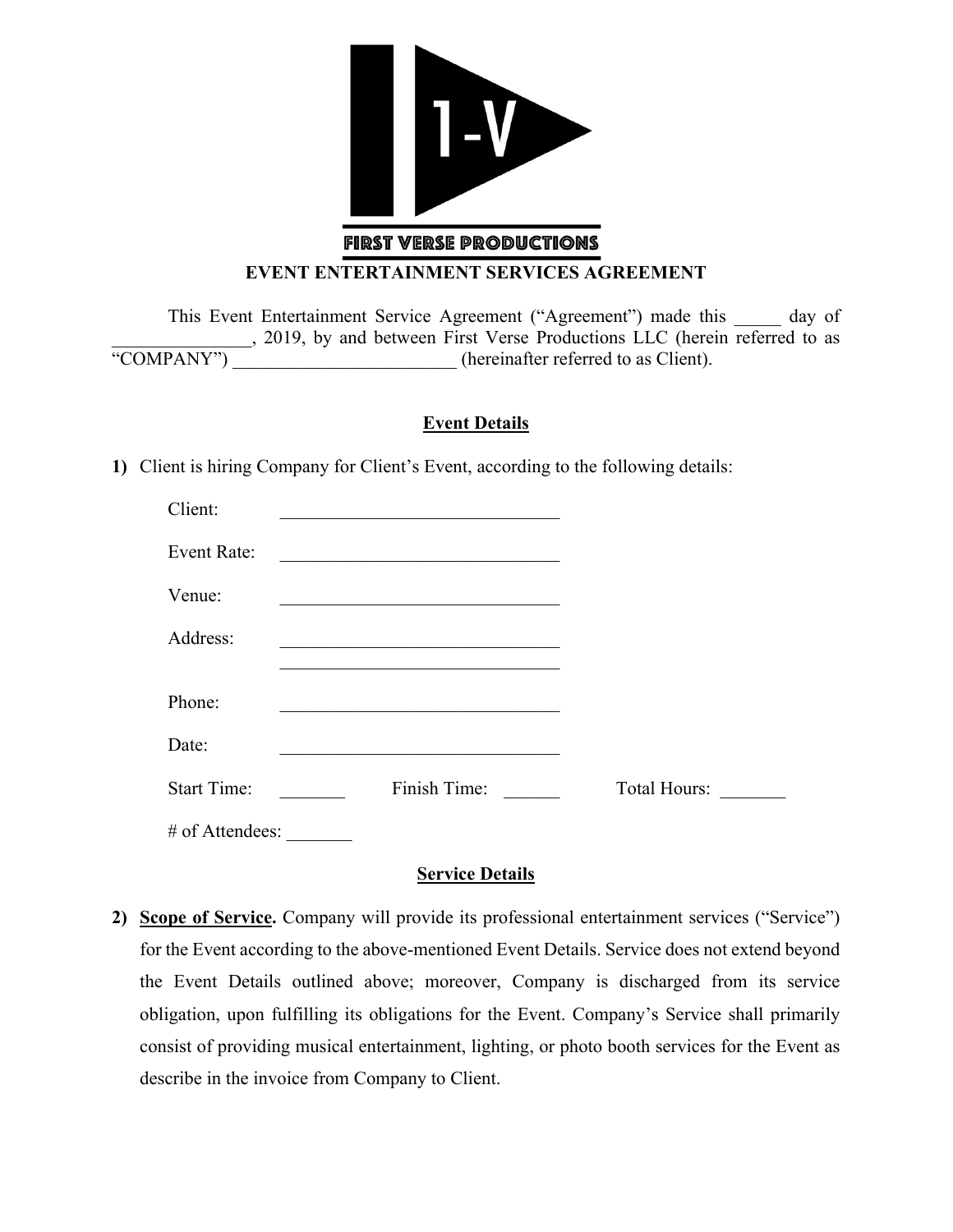- **3) Compensation.** Client shall, at the execution of this agreement, pay a non-refundable deposit that is at least half of the above-mentioned event rate. Client shall pay the remaining balance, at minimum, seven (7) days prior to the event. Failure of Client to pay the remaining balance within this time shall constitute a cancellation and/or termination of this Agreement, pursuant to Section (9) (a). All payments shall be made directly to Company, First Verse Productions LLC.
- **4) Playlist.** Client may provide Company with a suggested playlist; however, Company reserves the right to play additional musical selections, which are similar to those suggested by Client. Company shall also, at all times, have unmitigated control of the Services provided. Company shall not be held liable should Company not play all of the songs, from Client's suggested playlist. Playlists are due at least fifteen days prior to the Event.
- **5) Overtime Charges.** Should Client's event require the extension of the Company's Services, beyond fifteen (15) minutes, Client shall be responsible additional charges ("Overtime Charges"). Said Overtime Charges are as follows:
	- a. Overtime Charges are charged at \$250 per hour
	- b. Overtime Charges are charged at a minimum of one (1) hour increments.
	- c. Client grants Company permission to charge the following credit card, should the event run over and the Overtime Rate applies:

| <b>Credit Card Number:</b> |                  | <b>Exp. Date:</b> |
|----------------------------|------------------|-------------------|
| <b>CVV Number:</b>         | <b>Zip Code:</b> |                   |

**d.** In the event Company cannot perform for the additional hours, Company will reserve all rights to refuse and/or discontinue services.

# **Additional Terms and Conditions**

- **6) Client Responsibilities.** Client shall be responsible for the following:
	- a) Client shall arrange access for Company, into the Venue, not less than two (2) hours before the expected Event start time. Failure to arrange access could cause a delay for Company to render its services for Client's Event.
	- b) Client shall arrange for Company to have a six (6) foot table, to accommodate Company's equipment.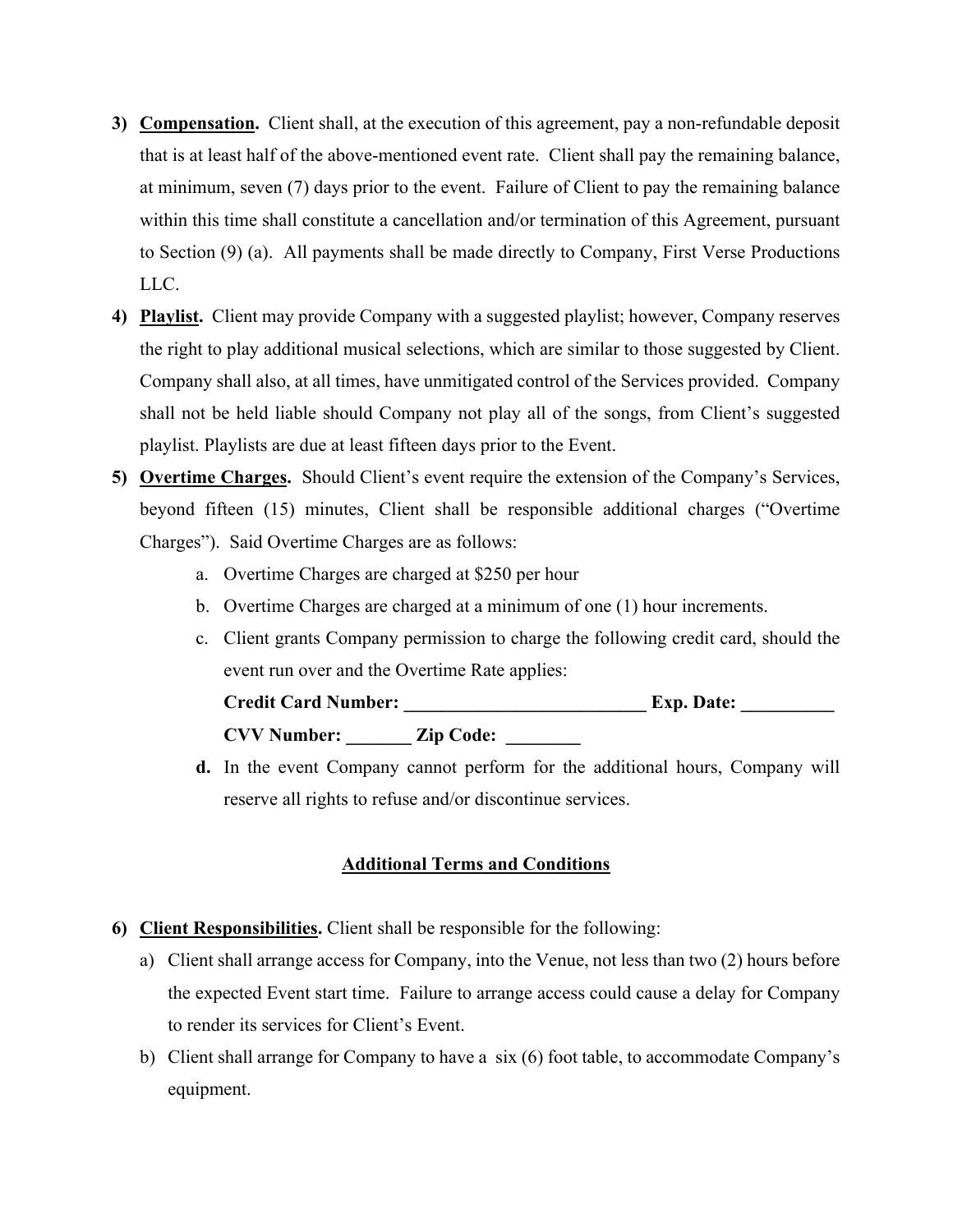- c) Client shall provide a tent or canopy for outdoor events (rain or shine), to protect Company's equipment.
- d) Client shall retain proper security and/or liability insurance for their event. Client shall be liable for any damage incurred at the event, caused by Client or Client's guests, to the Company's equipment, including reasonable repair, up to full replacement. In the alternative should Client not provide proper security and/or liability insurance, Company shall be held harmless from any liability.
- **7) Company Responsibilities.** Company shall be responsible for the following:
	- a) Company shall provide professional service and professional appearance for the Event.
	- b) Company shall provide professional staff and/or personnel to provide said Services for the Event.
	- c) Company shall provide, the equipment necessary to perform its Services.
	- d) Company shall arrive timely to perform Services, and shall perform according to the agreed upon hours of said Event.
- **8) Cancellation/Termination.** Event Cancellations/terminations shall be handled as follows:
	- a) **Client Cancellation/Termination.** Should Client cancel Event or terminate this Agreement, for any reason, up to seven (7) days prior to the Event, Client shall forfeit its Deposit.
	- b) **Client Cancellation/Termination.** Should Client cancel Event or terminate this Agreement, for any reason, within six (6) days prior to the Event, Client shall be obligated to pay the remaining balance, as if Company were to actually perform. Client hereby grants Company the right to charge the above-listed credit card, for the remaining balance.
	- c) **Company Substitution/Replacement.** Should Company become unable to perform, Company shall provide a comparable substitute or replacement performer to complete the Services for the Event. Substituted and/or Replacements shall **not** constitute a cancellation by Company.
	- d) **Company Cancellation.** Should Company become unable to perform and is not able to provide a comparable substitute or replacement, Client shall be refunded their Deposit.
	- e) **Force Majeure.** Client shall not be entitled to a refund of the Deposit upon Event cancellations due to so called "Acts of God" (i.e. severe weather, flooding, fire, epidemic, and etc.). Company shall make reasonable accommodations to reschedule their